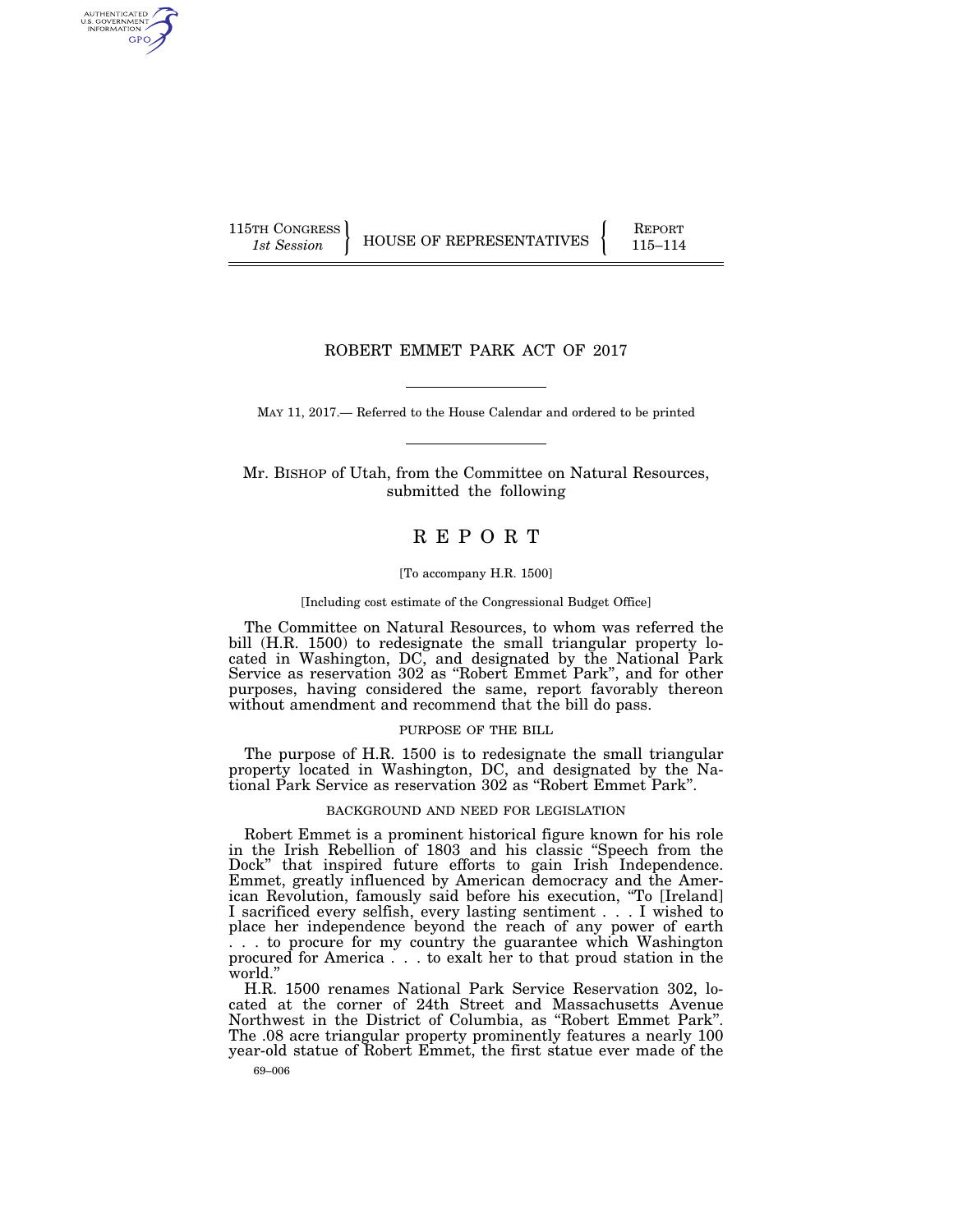Irish hero. The bill also authorizes the Secretary of the Interior to post informational signage regarding Robert Emmet and his statue around the park.

In the 114th Congress, Congressman Joseph Crowley (D–NY) introduced a nearly identical bill as H.R. 4564. On September 19, 2016, the Committee on Natural Resources favorably reported the bill. Subsequently, the bill passed the House by voice vote on September 22, 2016.

#### COMMITTEE ACTION

H.R. 1500 was introduced on March 10, 2017, by Congressman Joseph Crowley (D–NY). The bill was referred to the Committee on Natural Resources, and within the Committee to the Subcommittee on Federal Lands. On April 26, 2017, the Natural Resources Committee met to consider the bill. The Subcommittee was discharged by unanimous consent. No amendments were offered, and the bill was ordered favorably reported to the House of Representatives by unanimous consent on April 27, 2017.

#### COMMITTEE OVERSIGHT FINDINGS AND RECOMMENDATIONS

Regarding clause  $2(b)(1)$  of rule X and clause  $3(c)(1)$  of rule XIII of the Rules of the House of Representatives, the Committee on Natural Resources' oversight findings and recommendations are reflected in the body of this report.

### COMPLIANCE WITH HOUSE RULE XIII AND CONGRESSIONAL BUDGET  $ACT$

1. Cost of Legislation and the Congressional Budget Act. With respect to the requirements of clause  $3(c)(2)$  and  $(3)$  of rule XIII of the Rules of the House of Representatives and sections 308(a) and 402 of the Congressional Budget Act of 1974, the Committee has received the following estimate for the bill from the Director of the Congressional Budget Office:

### U.S. CONGRESS, CONGRESSIONAL BUDGET OFFICE, *Washington, DC, May 5, 2017.*

Hon. ROB BISHOP,

*Chairman, Committee on Natural Resources, House of Representatives, Washington, DC.* 

DEAR MR. CHAIRMAN: The Congressional Budget Office has prepared the enclosed cost estimate for H.R. 1500, the Robert Emmet Park Act of 2017.

If you wish further details on this estimate, we will be pleased to provide them. The CBO staff contact is Jon Sperl.

Sincerely,

### KEITH HALL.

Enclosure.

### *H.R. 1500—Robert Emmet Park Act of 2017*

H.R. 1500 would rename a small property owned by the National Park Service (NPS) in Washington D.C. as ''Robert Emmet Park,'' in honor of that historical figure. The bill also would authorize the